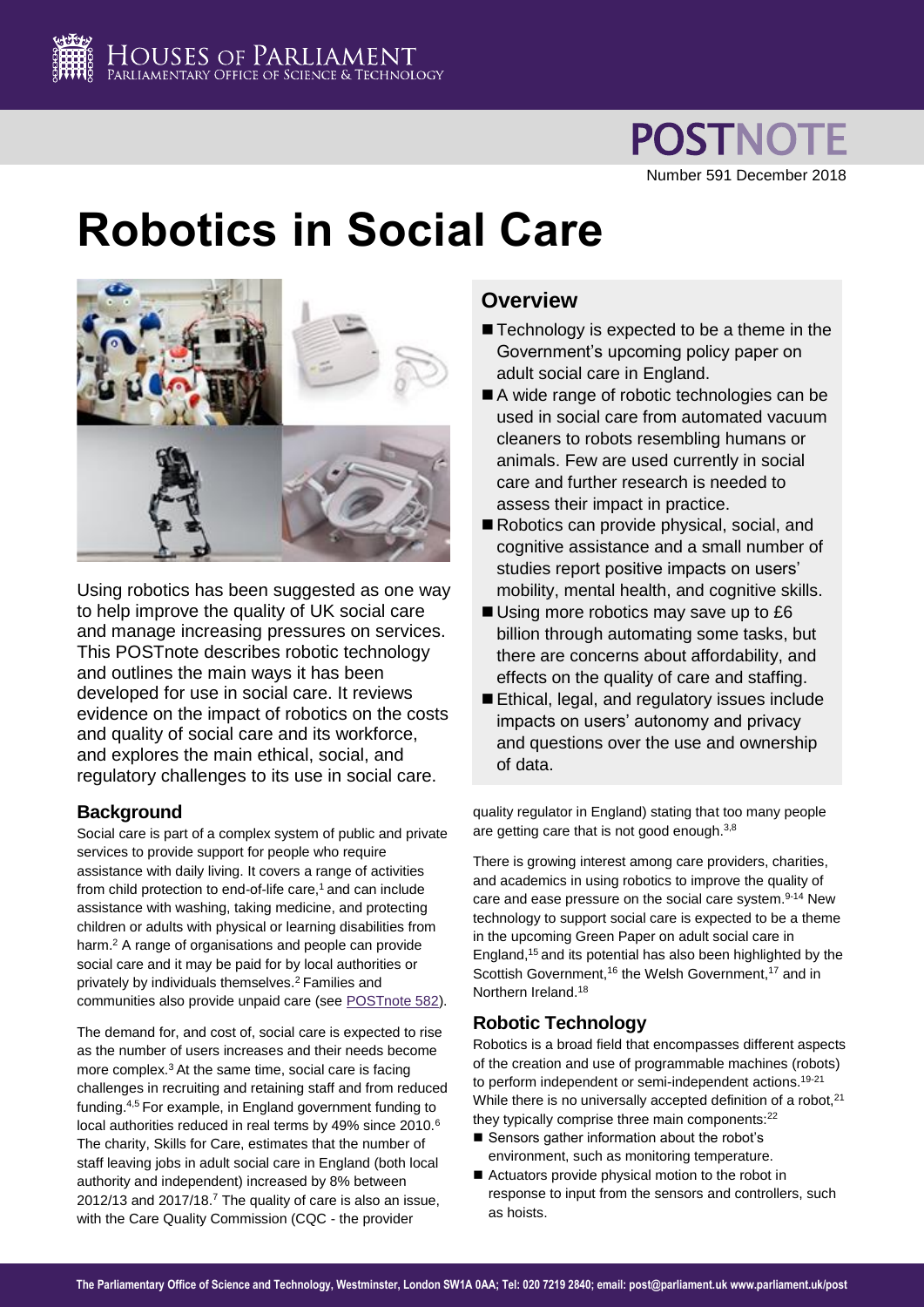■ Controllers respond to data from the sensors and allow parts of one or more robots to operate together.

While robots are typically thought to comprise all three components, sensors and actuators can be employed on their own and can be used in social care, like sensors that detect falls and actuators in the form of stair lifts. With the use of appropriate sensors (such as cameras or microphones) and smart control software, robots can operate with varying levels of autonomy.<sup>23,24</sup> Autonomous robots often include artificial intelligence (AI)–technologies with the ability to perform tasks that would otherwise require human intelligence, such as visual perception<sup>25</sup>–and they sometimes have the capacity to learn or adapt to new experiences using machine learning. <sup>26</sup> Robots can (and for the most part do) operate without any AI however. <sup>27</sup> Some robots can also share information through remote access to shared computing resources (cloud computing).<sup>[12](#page-0-3)</sup> A 'smart home', for example, can sense its occupants and then manage multiple systems within the house such as heating, air-conditioning, and alarms based on knowledge of the occupants' needs and activity.[12](#page-0-3)

Many of the robots and robotic devices developed for social care appear to still be at the conceptual or design phase. $^{28}$ A key question is whether robots and robotic technology can integrate into existing social care environments, and with current technology, or replace them altogether. [12](#page-0-3) Currently, there are technical limitations to the tasks that they can undertake. For example, most struggle with certain tasks like operating in unstructured environments, and robots cannot yet match human ability to pick up and store items.29- <sup>31</sup> The 2017 Amazon Robotics Challenge event, which brought together robotic engineers to compete on a gripping robot challenge, revealed that even the most advanced machines continue to have difficulty handling items that are wrapped in plastic, obscured, or which bend and change shape when moved.<sup>32</sup>

This may change with increasing investment in robotics and several trials are being undertaken in the social care sector.<sup>[28](#page-1-0)</sup> According to the National Audit Office, the UK Government will invest over £300 million in robotics and autonomous systems (RAS) research between 2012– 2020.33,34 The European Commission (EC) is also investing €700 million between 2014–2020 in its joint partnership with the robotics industry and academia (SPARC), which is expected to vield a total investment of €2.8 billion.<sup>35</sup> Using patents as a measure of innovation.<sup>36</sup> in 2013 the Intellectual Property Office found a 24% increase in published patent applications in RAS from 2011–2012 compared to a 13% increase in patent publications for all technologies. This was in excess of the overall growth in each year except 2009–2010.<sup>37</sup> According to the marketforecast advisory firm ABI Research, global investment in the robotics industry in 2017 amounted to US\$2.7 billion.<sup>38</sup>

# **Uses of Robotics in Social Care**

Robotics in social care can take many forms, for example: automated vacuum cleaners, wearable devices to assist with walking, and machines that physically resemble

humans or animals (Box 1). While much has been written about the potential uses of such technology, the development and use of robotics in social care is still relatively new and, as yet, there is limited evidence of robotic technology being used in social care outside of some small-scale trials.<sup>[28,3](#page-1-0)9,40</sup> Use may increase as existing smart technologies such as home hubs and smartphones are used in care delivery.[28](#page-1-0) The underpinning evidence base on robotics in social care currently suffers from a number of limitations:

- **Limited focus**. Most of the focus has been on how technology can aid social care for older people, and fewer studies have looked at care for children or those with lifelong learning disabilities.<sup>[28](#page-1-0)</sup>
- <span id="page-1-3"></span><span id="page-1-2"></span> **Methodological limitations**. Many studies have small sample sizes and the findings are not generalizable to other contexts.<sup>41</sup>
- <span id="page-1-1"></span>**Context specific**. Many studies have been conducted in Japan,42,43 which has a different social care system and different cultural values around care. These factors may shape the acceptance and effectiveness of the technology in the UK.<sup>44</sup>
- <span id="page-1-0"></span>■ Limited availability of technology. Some robots are commercially available (such as robot vacuum cleaners). However, much robotic technology is being trialled and is not widely used within the social care sector.[28](#page-1-0)
- Knowledge gaps. Few studies have explored the effects on the social care workforce or the cost-effectiveness of using robotics in social care.<sup>45</sup>

It has been suggested that robotics can provide three types of assistance: physical, social, and cognitive (Box 1).<sup>[12,](#page-0-3)[15,4](#page-0-4)6</sup>

## **Physical Assistance**

Robots providing physical assistance have been developed to perform tasks such as lifting and carrying.<sup>[28](#page-1-0)</sup> Robots have also been developed to assist with tasks like feeding, <sup>47</sup> washing,<sup>48</sup> and walking, and are being developed to support physiotherapy.49-52 Prototypes of robotic toilets have also been developed that can raise, tilt, recognise the user, and adjust its settings.<sup>53</sup> A 2018 review identified few studies that reported on the effectiveness of physically assistive robots in social care.<sup>[41](#page-1-1)</sup> One study looking at the results of an EC funded pilot project found that physically assistive robots (such as semi-autonomous wheelchairs) helped to promote mobility and assisted with users' personal care.<sup>54</sup>

## **Social Assistance**

Socially assistive robots include robots that aid daily living activities, such as those that remind users when to take their medicine and those that detect and prevent falls.[28,5](#page-1-0)5,56 It can also include robots designed to provide companionship and assist with loneliness and social engagement,<sup>57</sup> monitor and improve wellbeing, and can also help educate preschool children.58,59 A pilot conducted by Hampshire County Council found that while the Amazon Echo did not reduce the costs of care, it did result in a reduction in users' self-reported feelings of isolation and loneliness.<sup>60</sup> Trials of other socially assistive robots have found positive evidence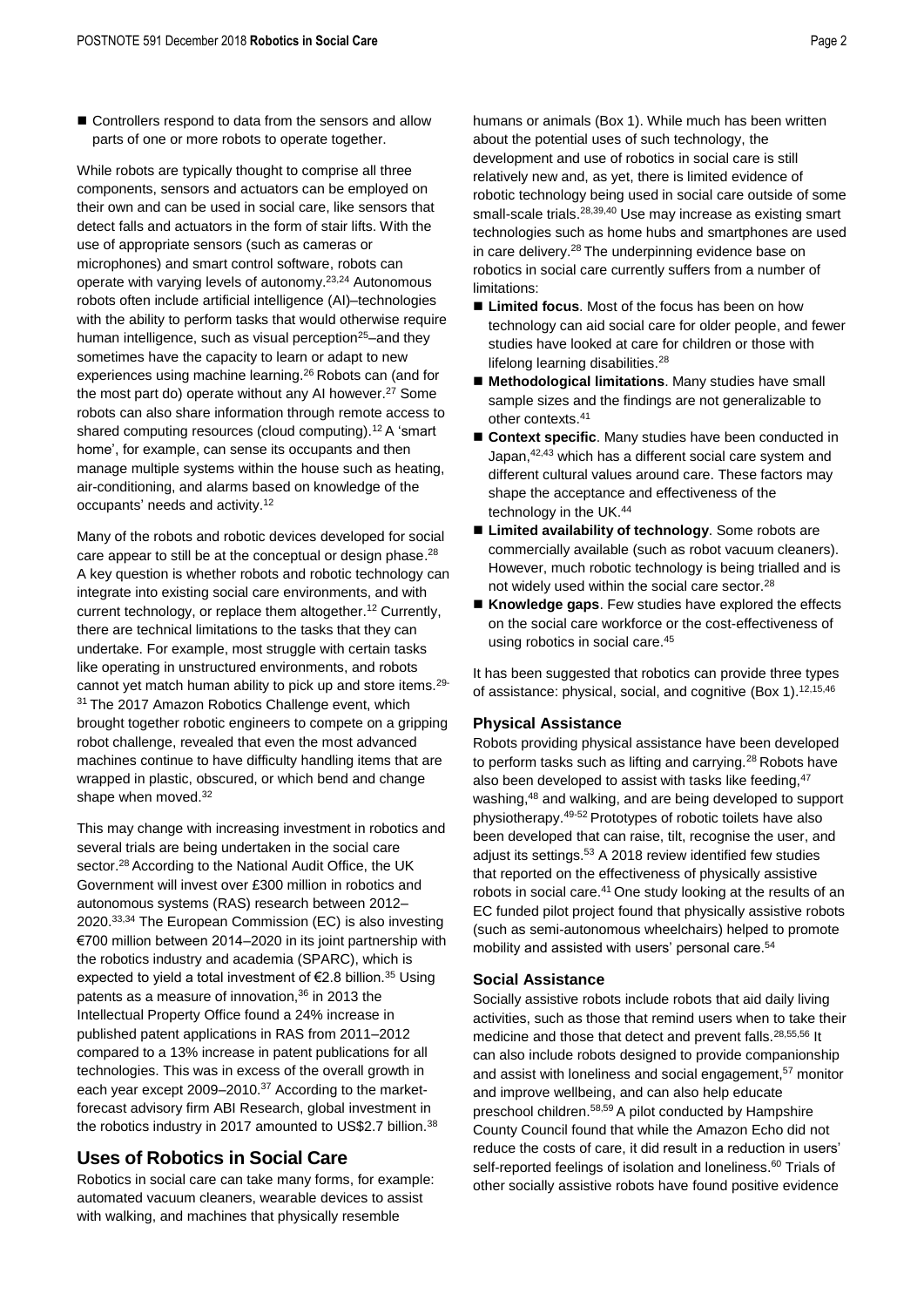of impacts on users and caregivers, although evidence of their use in the social care sector in the UK is limited.<sup>[28,6](#page-1-0)1-63</sup>

Several reviews have reported positive impacts from socially assistive robots on users' mental health, like reducing users' self-reported levels of depression, agitation, and increasing in self-reported quality of life. Studies have also suggested that robots can encourage social interaction between users such as care-home residents.<sup>[41,6](#page-1-1)4-67</sup> Two studies have suggested robots can promote social behaviour in children with autism, although the research overall was noted to lack substantial quantitative data.<sup>68,69</sup> However, one review reports that results were mixed as to the effectiveness of these robots when compared with soft toys and to the robot when it was switched off (a placebo robot).<sup>[41](#page-1-1)</sup>

#### **Box 1: Examples of Robots in Social Care Practice**

Robotics can support caregivers or those receiving care. Most robots provide a range of types of assistance. In particular, many robots offering cognitive assistance do so alongside other support, such as social or physical assistance.

#### **Robots providing physical assistance**

- Wearable devices, like the currently available 'REX' and 'ReWalk', can assist with rehabilitation for walking and personal use.<sup>70</sup>
- Exoskeletons and cobots (robots designed to operate alongside people or with human input<sup>71</sup>) can support caregivers with lifting tasks.72,73 For example, 'Robear' is a robotic device being developed to help with lifting patients.<sup>74</sup>
- The commercially available 'Roomba' vacuum-cleaner or robotic lawnmowers can aid with domestic chores and may free up more time for caregivers, parents, and carers.<sup>75,76</sup>

#### **Robots providing social assistance**

- Robots such as 'Paro', a robot in the form of a baby seal, 'Pepper', a humanoid robot, and MiRo, a robot resembling a rabbit or small dog, have been trialled with people with dementia, children with disabilities, and in care-homes.77,78,79,80
- Robots like Pearl, CareBot<sup>™</sup>, Hector and uBot5 have been developed to monitor patients in case of falls. Hector is integrated with emergency calls or remote monitoring services,<sup>[28](#page-1-0)</sup> and CareBot™ can sense vital signs, such as blood pressure.<sup>81</sup>
- Robots such as GiraffPlus provide remote health monitoring ('telehealth'–se[e POSTnote 456\)](https://researchbriefings.parliament.uk/ResearchBriefing/Summary/POST-PN-456/) and connect users with family and friends.<sup>82</sup>

#### **Robots providing cognitive assistance**

- Hector (see above) also offers cognitive stimulation/games.
- Nodding Kabochan, a robot in the form of a child-like teddy, is designed to communicate and play exercise and singing games with users. A 2012 trial in Japan suggested that it improved users' cognitive function.<sup>83</sup>
- Lego® Mindstorms® TriBot, Zora and virtual robots (that perform play activities in a simulated environment on a computer screen) can assess the cognitive skills of children with disabilities.84,85

## **Cognitive Assistance**

Robots have been developed to support people to perform cognitive tasks, such as improving users' memory and supporting people with dementia.<sup>86-88</sup> They have also been proposed as an alternative method for assessing cognitive skills of children with disabilities.<sup>89</sup> However, studies use a range of different measures to demonstrate cognitive improvement, making comparison difficult (for example, cognitive tests, such as Mini-Mental State Examination which is used to measure cognitive impairment).<sup>90-92</sup>

# **Impacts of Robotics in Social Care**

The use of robotics in social care has implications for: the cost of social care, its quality, and the social care workforce.

## **Cost of Social Care**

Using robotics could reduce social care costs by: enabling older people to stay in their homes for longer rather than going into residential care; preventing hospitalisation through falls, illnesses, and keeping people healthier for longer; and reducing staffing costs by automating a greater number of tasks.<sup>93</sup> In 2018, the think tank, the Institute for Public Policy Research estimated that the use of robotic and other technology could improve productivity in the adult social care sector through increased automation of mainly administrative tasks up to the value of £6 billion a year.<sup>94</sup> A 2014 review found that assisted living technologies (such as sensors that can monitor the health and safety of users remotely - see [POSTnote 456\)](https://researchbriefings.parliament.uk/ResearchBriefing/Summary/POST-PN-456/) reduces costs. However, it noted the limited data available, much of which was deemed to be of poor quality.<sup>95</sup> Potential savings are weighed against the costs of introducing robotics technology. 96,97 Robots can be expensive, which may present a barrier to their wider use in social care.<sup>98-103</sup> Other types of interventions that support people to live more active and healthy lifestyles may also result in savings by reducing incidences of disability and chronic health conditions amongst older people, thereby promoting independence and autonomy in later life [\(POSTnote 539\)](https://researchbriefings.parliament.uk/ResearchBriefing/Summary/POST-PN-0539?utm_source=directory&utm_medium=website&utm_campaign=PN539).

## **Quality of Care**

In July 2018, the CQC rated over 80% of adult social care services in England as 'good' or 'outstanding', and 18% as 'requiring improvement' or 'inadequate'. It also noted geographical variation[.](#page-0-5)<sup>8</sup> The consensus is that robots should not completely replace human care, particularly the pastoral aspects.104,105 Robotics may free up time for caregivers enabling them to focus on delivering a better service for care recipients.106,107 However, there are concerns that social care quality may diminish with the use of robots, because robots are incapable of fulfilling the social or emotional needs of older care recipients and may increase loneliness and isolation amongst this group.<sup>[28,1](#page-1-0)08-113</sup>

## **Social Care Workforce**

Increasing the use of robotics in social care will require training for current staff to be able to work alongside the technology.<sup>114</sup> It may also increase jobs in other sectors, such as for those with skills in robotics including data analysts, and programmers.<sup>115</sup> However, this may have knock-on effects if the social care sector is required to buyin such skills given potential salary differentials, raising the question about whether this outweighs any efficiencies created by the use of robotics.

# **Ethical, Social, and Regulatory Challenges**

Challenges to the use of robotics in social care include: ethical issues, such as autonomy, privacy, security and bias; public attitudes; and legal and regulatory concerns. Many of these also apply to AI more widely.<sup>116</sup>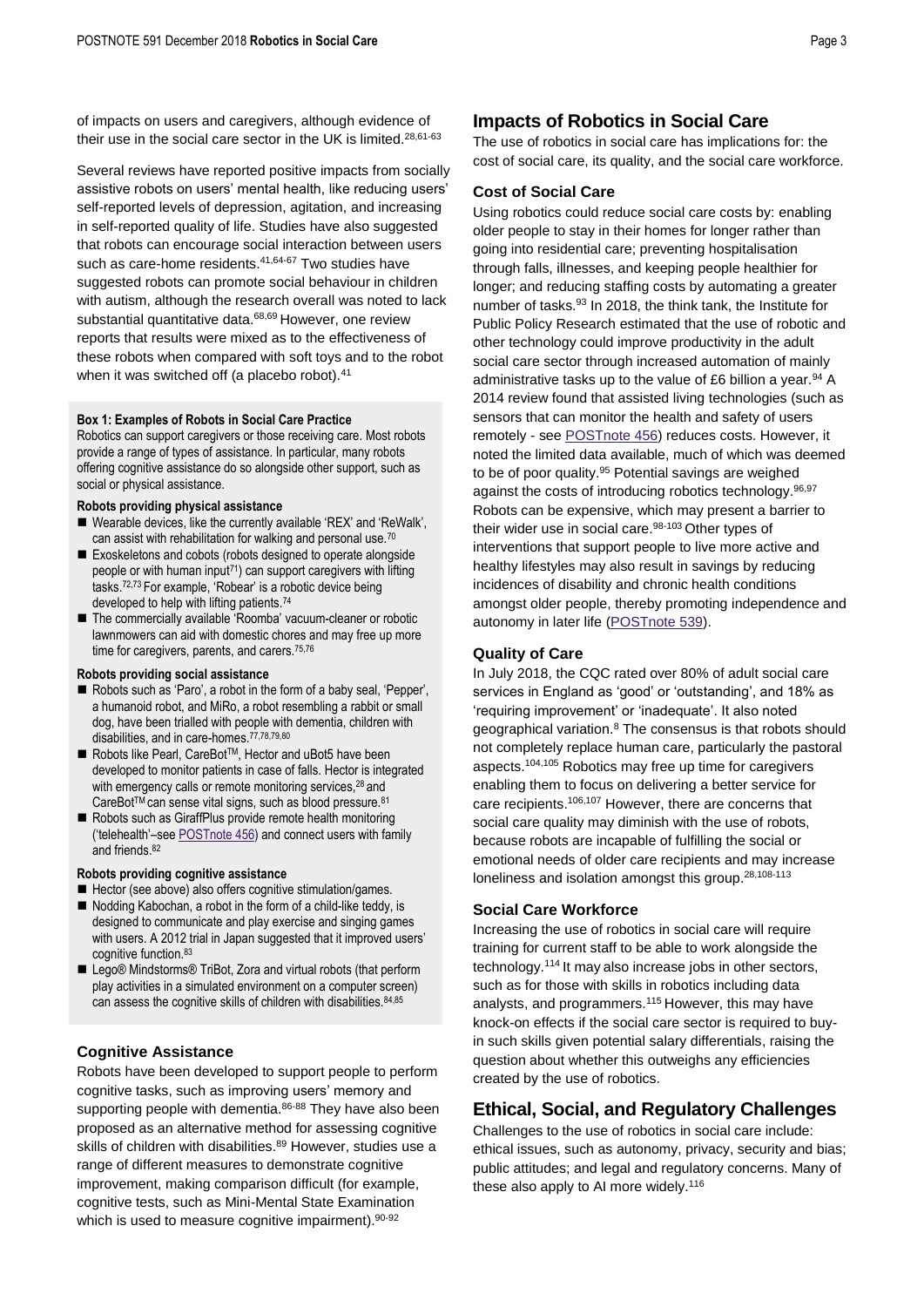## **Ethical Issues**

Ethical issues relating to the use of robots vary depending on the type of user, e.g. child, adult, caregiver; the type of robot in use; and the environment in which the robot operates, e.g. a residential care home, private home. 117-120

#### *Autonomy, Consent, and Independence*

Robotics has been suggested as a way to increase users' autonomy and dignity.121-123 However, focus groups with older people and caregivers identified concerns about: the degree to which robots could prevent people from engaging in risky behaviours like smoking; the extent that robots could make users do something if they did not wish to, like take scheduled medication; and the potential that users may become dependent on robots, undermining their ability to do things for themselves and reducing independence.<sup>124,125</sup> Concerns about dependence have also been raised about the use of human caregivers.<sup>126</sup> It is also unclear how vulnerable social care users, such as children may be able to give informed consent to the use of robotics.<sup>127</sup>

## *Privacy*

As with other internet-enabled and recording technology, robots that are capable of accessing the internet and recording large amounts of data raise questions over privacy and security.128,129 Robots capable of processing personal data are subject to regulation under the EU General Data Protection Regulation (GDPR), which requires 'privacy-by-design', whereby data protection safeguards are built into technology early on.<sup>130-132</sup> Robots may be seen as more objective than human caregivers, which may promote users' privacy.<sup>133</sup>

#### *Security*

Robots with poor security could be vulnerable to hacking, and could, potentially, be controlled remotely by an attacker.<sup>134</sup> The vulnerabilities of NHS cyber security systems have been previously highlighted.<sup>135</sup> All providers with access to NHS patient information are required, annually, to demonstrate compliance with the data security and information governance requirements set out in the NHS Data Security and Protection Toolkit (DSPT).<sup>136</sup> All NHS Trusts were required to complete a baseline assessment by October 2018. As of November 2018, just over half (53%) of the 24,000 providers in England had registered on the DSPT website, of these, 77% had submitted the assessment, 2% had started but not submitted, and 10% had yet to start it.<sup>137</sup>

#### *Bias, Deception, and Infantilisation*

Robotics and AI technology can have in-built biases that may reinforce stereotypes and discriminate unfairly.<sup>138,139</sup> Robots designed to resemble animals or humans may deceive users, particularly vulnerable users who may not be able to distinguish the robot from a real pet or person.<sup>140-143</sup>

## **Public Attitudes**

Attitudes to robotics are shaped by people's previous experience and expectations and may be indicated through their attitudes to computers and related technologies more

<span id="page-3-0"></span>generally.144-147 Studies report mixed attitudes towards the use of robots in social care amongst users and caregivers, and it is unclear how such attitudes vary across age groups and between different types, and functions, of robots.<sup>148-150</sup> Research suggests that the design of robots is key to their acceptance and effectiveness.<sup>[146,1](#page-3-0)51</sup> A project by the Isle of Wight council suggested that, for social care, cobots (Box 2) were perceived more positively than robots as they were less likely to replace caregivers.<sup>152</sup>

## **Legal and Regulatory Concerns**

Organisations that set regulatory standards for the design of social and care robots include the British Standards Institution (BSI) and the International Organization for Standardization (ISO). A number of standards currently apply (Box 2).<sup>153</sup> The Engineering and Physical Sciences Research Council funded UK-Robotics and Autonomous Systems Network<sup>[12](#page-0-3)</sup> has highlighted the need for international governance and regulation in this area, and a 2017 European Parliament report called for the creation of a European Agency for robotics to supply public authorities with technical, ethical, and regulatory expertise, and a voluntary ethical Code of Conduct.<sup>154</sup>

<span id="page-3-1"></span>Legal and regulatory challenges include determining legal personality and legal liability for decisions made by robots. [26,1](#page-1-2)55-158 The aforementioned European Parliament report suggested that autonomous robots could be granted 'electronic personalities' to enable them to be held liable for damages.[154](#page-3-1) However, an open letter to the EC signed by 156 AI experts from 14 European countries warned that this would be 'inappropriate' from a legal and ethical perspective.<sup>159</sup> The diverse functions of robots may mean that robots are regulated differently. For example, robots that remind users to take medication may be classified as medical devices and regulated by the Medicines and Healthcare Products Regulatory Agency, while those processing personal data are regulated under GDPR.[27,1](#page-1-3)60 Clarifying ownership of data collected by robotics has been highlighted as an issue of concern.<sup>[28,](#page-1-0)[154](#page-3-1)</sup> Data gathered from robots may be beneficial to roboticists in developing the technology, improving AI, and for machine learning, but in social care this may include personal or sensitive data.<sup>161,162</sup>

#### **Box 2. Existing regulations for robotics in social care**

- Key regulatory standards for robotics in social care include: ■ ISO 8373, which provides an overview of robotics terms and vocabularies, notably defining and distinguishing between types of service robots and industrial robots;<sup>163,164</sup>
- ISO 13482, which focuses on minimising the potential risks posed by robots that come into direct contact with people; 165,166
- BS 8611, which addresses ethical hazards relating to the use of robots.167,168

#### **Endnotes (fully referenced version available online)**

- 1 The King's Fund. [Bite-sized social Care: What is social care?](https://www.kingsfund.org.uk/audio-video/bite-sized-social-care-what-is-social-care) Accessed 25/10/18.
- 2 Bowling (2014). *[Quality of Life: Measures and Meanings in Social Care](https://eprints.soton.ac.uk/373668/)  [Research.](https://eprints.soton.ac.uk/373668/)* NIHR School for Social Care Research.
- 3 Health and Social Care and Housing, Communities and Local Government Committees (2018). *[Long-term funding of adult social care](https://publications.parliament.uk/pa/cm201719/cmselect/cmcomloc/768/768.pdf)*.

POST is an office of both Houses of Parliament, charged with providing independent and balanced analysis of policy issues that have a basis in science and technology. POST is grateful to Robert Wilson for researching this briefing, to the ESRC for funding his parliamentary fellowship, and to all contributors and reviewers. For further information on this subject, please contact the co-author, Dr Caroline Kenny. Parliamentary Copyright 2018. Image copyright Tokumeigakarinoaoshima CC0 1.0; Philips Communications CC-by-NC-ND 2.0; Ekso Bionics CC-by-ND 2.0; Chris 73 CC-by-sa 3.0.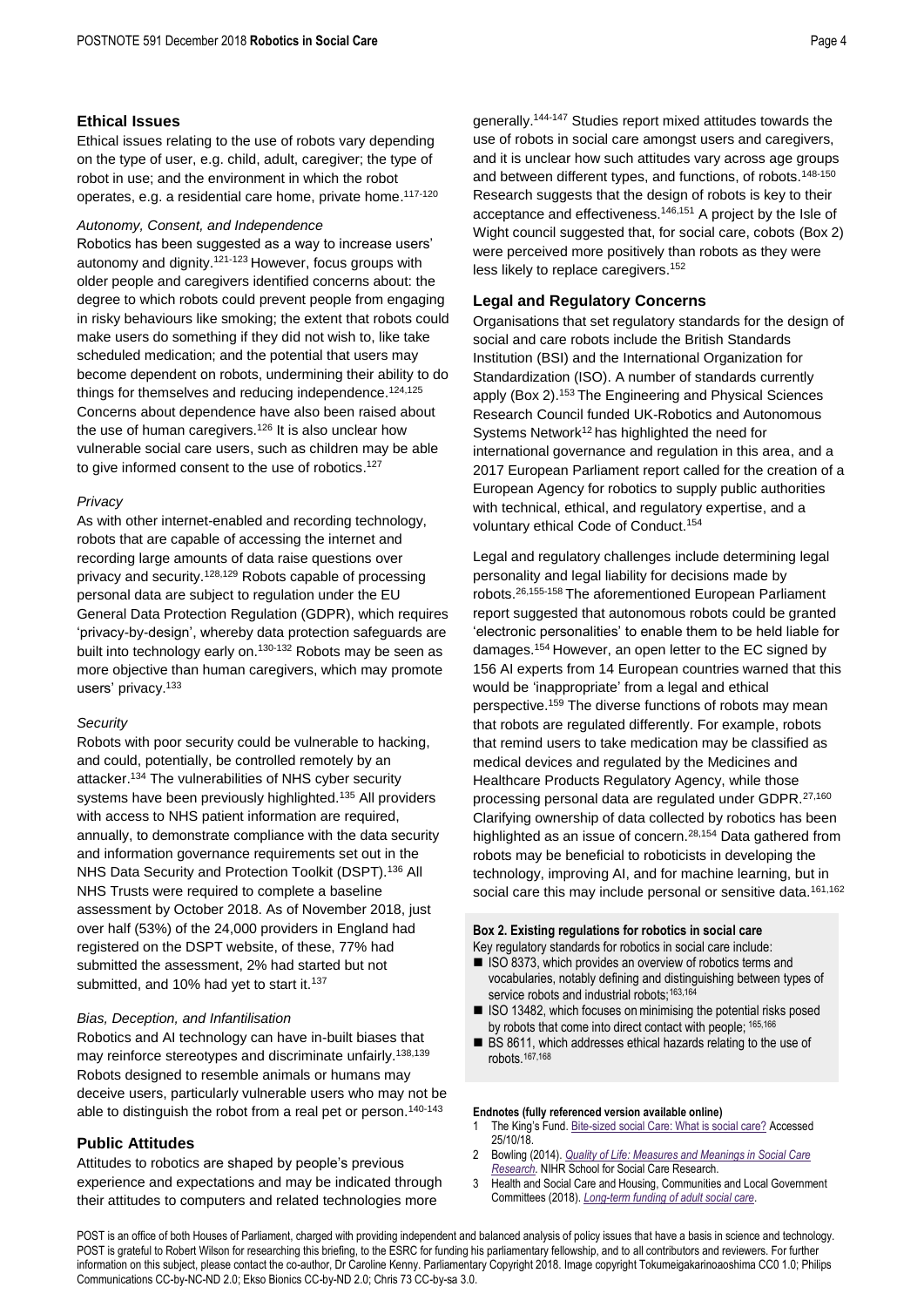- 4 National Audit Office (2018). *[The adult social care workforce in England](https://www.nao.org.uk/wp-content/uploads/2018/02/The-adult-social-care-workforce-in-England.pdf)*.
- 5 National Audit Office (2016). *[Children in need of help or protection](https://www.nao.org.uk/wp-content/uploads/2016/10/Children-in-need-of-help-protection.pdf)*.
- 6 National Audit Office (2018). *[Financial sustainability of local authorities 2018](https://www.nao.org.uk/wp-content/uploads/2018/03/Financial-sustainabilty-of-local-authorites-2018.pdf)*.
- 7 Skills for Care (2018). *[The state of the adult social care sector and workforce](https://www.skillsforcare.org.uk/NMDS-SC-intelligence/Workforce-intelligence/documents/State-of-the-adult-social-care-sector/The-state-of-the-adult-social-care-sector-and-workforce-2018.pdf)  [in England: September 2018.](https://www.skillsforcare.org.uk/NMDS-SC-intelligence/Workforce-intelligence/documents/State-of-the-adult-social-care-sector/The-state-of-the-adult-social-care-sector-and-workforce-2018.pdf)*
- 8 Care Quality Commission (2018[\) The state of health care and adult social care](https://www.cqc.org.uk/sites/default/files/20171011_stateofcare1718_report.pdf)  [in England 2017/18.](https://www.cqc.org.uk/sites/default/files/20171011_stateofcare1718_report.pdf) HC 1600
- 9 Hurst (February 2018). Japan lays the groundwork for boom in robot carers. *The Guardian*. Accessed 02/10/2018.
- 10 Darzi (2018). *[The Lord Darzi Review of Health and Social Care: Final](https://www.ippr.org/files/2018-06/better-health-and-care-for-all-june2018.pdf)  [Report/Better health and care for all: A 10-point plan for the 2020s](https://www.ippr.org/files/2018-06/better-health-and-care-for-all-june2018.pdf)*. Institute for Public Policy Research.
- 11 Palmerini et al. (2014). *[D6.2 Guidelines on Regulating Robotics](http://www.robolaw.eu/)*. EU RoboLaw.
- 12 Prescott and Caleb-Solly (2017). *[Robotics in Social Care: A Connected Care](https://www.housinglin.org.uk/Topics/type/Robotics-in-Social-Care-A-Connected-Care-EcoSystem-for-Independent-Living/)  [Ecosystem for Independent Living](https://www.housinglin.org.uk/Topics/type/Robotics-in-Social-Care-A-Connected-Care-EcoSystem-for-Independent-Living/)*. UK Robotics and Autonomous Systems Network.
- 13 Pedersen et al. (2018). Developing social robots for aging populations: A [literature review of recent academic sources.](https://onlinelibrary.wiley.com/doi/abs/10.1111/soc4.12585) *Sociology Compass*, Vol 12.
- 14 Prescott et al. (2012)[. Robot Companions for Citizens: Roadmapping the](https://www.napier.ac.uk/~/media/worktribe/output-195361/0266robotsandageingroadmappdf.pdf)  [Potential for Future Robots in Empowering Older People.](https://www.napier.ac.uk/~/media/worktribe/output-195361/0266robotsandageingroadmappdf.pdf) *BRAID (Bridging Research in Ageing and ICT Development) Final Conference,* 29 May 2012. Prague, the Czech Republic.
- 15 House of Commons Library (2018). *[Social care: forthcoming Green Paper on](https://researchbriefings.parliament.uk/ResearchBriefing/Summary/CBP-8002)  [older people and parallel programme \(England\)](https://researchbriefings.parliament.uk/ResearchBriefing/Summary/CBP-8002)*. House of Commons Library.
- 16 Scottish Government (2018) Technology enabled care: Data review and evaluation options study
- 17 Welsh Government (2015[\) Informed health and care. A digital health and](https://gov.wales/docs/dhss/publications/151215reporten.pdf)  [social care strategy for Wales.](https://gov.wales/docs/dhss/publications/151215reporten.pdf) WG24851
- 18 Kelly D & Kennedy J (2017) Power to the people: Proposals to reboot adult [care and support in Northern Ireland.](https://www.health-ni.gov.uk/sites/default/files/publications/health/power-to-people-full-report.PDF) Expert advisory panels on adult care and support.
- 19 Yang G-Z, Bellingham J, Dupont P, Fischer P, Floridi L, Full R, Jacobstein N, Kumar V, McNutt M, Merrifield R, Nelson B, Scassellati B, Taddeo M, Taylor R, Veloso M, Wang Z & Wood R (2018)[. The grand challenges of](http://robotics.sciencemag.org/content/3/14/eaar7650) *Science [Robotics](http://robotics.sciencemag.org/content/3/14/eaar7650)*. *Science Robotics*, 3(14) eaar7650. DOI: 10.1126/scirobotics.aar7650
- 20 Virk et al. (2008)[. ISO Standards for Service Robots.](https://www.worldscientific.com/doi/abs/10.1142/9789812835772_0016) In *Advances in Mobile Robotics: Proceedings of the Eleventh International Conference on Climbing and Walking Robots and Support Technologies for Mobile Machines,* pgs133- 138.
- 21 Harper et al. (2009). Developments in vocabulary standardisation for robots [and robotic devices.](http://eprints.uwe.ac.uk/16103/1/VOCABULARY%20STANDARDIZATION%20FOR%20ROBOTS%20AND%20ROBOTIC%20DEVICES_submission.pdf) In *Mobile Robotics Solutions and Challenges: Proceedings of the Twelfth International Conference on Climbing and Walking Robots and Support Technologies for Mobile Machines,* 9-11 September 2009*.* Istanbul, Turkey, pgs155-162.
- 22 Siciliano and Khatib (2008)[. Introduction.](https://link.springer.com/referenceworkentry/10.1007/978-3-540-30301-5_1) In *Springer Handbook of Robotics,*  $nns1-4$
- 23 NASA[. What is robotics?](https://www.nasa.gov/audience/forstudents/k-4/stories/nasa-knows/what_is_robotics_k4.html) Accessed 12/11/18.
- 24 Dahl and Boulos (2014). Robots in Health and Social Care: A Complementary [Technology to Home Care and Telehealthcare?](https://www.mdpi.com/2218-6581/3/1/1) *Robotics*, Vol 3, pgs1-21.
- 25 Department for Business, Energy and Industrial Strategy (2017). *[Industrial](https://www.gov.uk/government/uploads/system/uploads/attachment_)  Strategy: Building [a Britain fit for the future](https://www.gov.uk/government/uploads/system/uploads/attachment_)*.
- 26 House of Lords Select Committee on Artificial Intelligence (2018). *[AI in the UK:](https://publications.parliament.uk/pa/ld201719/ldselect/ldai/100/100.pdf)  [Ready, willing and able?](https://publications.parliament.uk/pa/ld201719/ldselect/ldai/100/100.pdf)*
- 27 House of Commons Science and Technology Committee (2016). *[Robotics and](https://publications.parliament.uk/pa/cm201617/cmselect/cmsctech/145/145.pdf)  [artificial intelligence](https://publications.parliament.uk/pa/cm201617/cmselect/cmsctech/145/145.pdf)*.
- 28 Consilium Research and Consultancy (2018). *[Scoping study on the emerging](https://www.skillsforcare.org.uk/Documents/Topics/Digital-working/Robotics-and-AI-in-social-care-Final-report.pdf)  [use of Artificial Intelligence \(AI\) and robotics in social care](https://www.skillsforcare.org.uk/Documents/Topics/Digital-working/Robotics-and-AI-in-social-care-Final-report.pdf)*. Skills for Care.
- 29 Dr Torbjørn Dahl, Personal Communication.
- 30 Professor Tony Prescott, Personal Communication.
- 31 Dellot and Wallace-Stephens (2017). *[The Age of Automation: Artificial](https://www.thersa.org/globalassets/pdfs/reports/rsa_the-age-of-automation-report.pdf)  [intelligence, robotics and the future of low-skilled work](https://www.thersa.org/globalassets/pdfs/reports/rsa_the-age-of-automation-report.pdf)*. Royal Society for the encouragement of Arts, Manufactures and Commerce.
- 32 Ackerman (August 2017[\). Aussies win Amazon robotics challenge.](https://spectrum.ieee.org/automaton/robotics/industrial-robots/aussies-win-amazon-robotics-challenge) *IEEE Spectrum*. Accessed 08/11/18.
- 33 National Audit Office (2017[\) Cross-government funding of research and](https://www.nao.org.uk/wp-content/uploads/2017/11/Cross-government-funding-of-research-and-development.pdf)  [development.](https://www.nao.org.uk/wp-content/uploads/2017/11/Cross-government-funding-of-research-and-development.pdf) HC 564
- 34 National Audit Office (2017). *[Research and development case study: Robotics](https://www.nao.org.uk/wp-content/uploads/2017/11/Research-and-development-case-study-Robotics-and-autonomous-systems-research.pdf)  [and autonomous systems research.](https://www.nao.org.uk/wp-content/uploads/2017/11/Research-and-development-case-study-Robotics-and-autonomous-systems-research.pdf)*
- 35 European Commission (2018[\) SPARC: The partnership for robotics in Europe.](https://www.eu-robotics.net/sparc/upload/Newsroom/Press/2018/SPARC_leaflet-1mm_bleed.pdf)
- Hodges D (2018)[. Introducing our evaluation framework](https://innovateuk.blog.gov.uk/2018/02/15/introducing-our-evaluation-framework-how-we-evaluate-impact/)  how we evaluate [impact.](https://innovateuk.blog.gov.uk/2018/02/15/introducing-our-evaluation-framework-how-we-evaluate-impact/) Innovate UK blog. Accessed 5/12/18.
- 37 Intellectual Property Office (2014). *[Eight great technologies: Robotics and](https://assets.publishing.service.gov.uk/government/uploads/system/uploads/attachment_data/file/318236/Robotics_Autonomous.pdf)  [autonomous systems. A patent overview.](https://assets.publishing.service.gov.uk/government/uploads/system/uploads/attachment_data/file/318236/Robotics_Autonomous.pdf)*
- 38 ABI Research (2018) Robotics investment monitor 2017. PT 1840.
- 39 UK Authority (2017) [Southend-on-Sea to use robot in social care.](https://www.ukauthority.com/articles/southend-on-sea-to-use-robot-in-social-care/)
- 40 US National Library of Medicine (2018[\) CARESSES Testing and Evaluation](https://clinicaltrials.gov/ct2/show/NCT03756194)  [Phases.](https://clinicaltrials.gov/ct2/show/NCT03756194) Clinical Trials.gov identifier: NCT03756194
- 41 Abdi et al. (2018). Scoping review on the use of socially assistive robot [technology in elderly care.](https://bmjopen.bmj.com/content/bmjopen/8/2/e018815.full.pdf) *BMJ Open*, Vol 8.
- 42 International Federation of Robotics[. World Robotics Report 2016.](https://ifr.org/ifr-press-releases/news/world-robotics-report-2016) Accessed 26/10/18
- 43 Ishiguro (2018). Care robots in Japanese elderly care: Cultural values in focus. In *The Routledge Handbook of Social Care around the World, pgs256-270.*
- 44 Bruno, B., Papadopoulos, C. Sgborssa, A. et al (2017)[. The CARESSES EU-](https://arxiv.org/abs/1708.06276)[Japan project: making assistive robots culturally competent.](https://arxiv.org/abs/1708.06276) Presented at *Ambient Assisted Living*, *Italian Forum*, 12-15 June. Italy, Genova.
- 45 Knapp et al. (2015)[. The case for investment in technology to manage the](https://piru.lshtm.ac.uk/assets/files/Dementia_IT_PIRU_publ_18.pdf)  [global costs of dementia.](https://piru.lshtm.ac.uk/assets/files/Dementia_IT_PIRU_publ_18.pdf) Policy Innovation Research Unit, London School of Hygiene and Tropical Medicine.
- 46 Sharkey and Sharkey (2012)[. Granny and the robots: ethical issues in robot](https://link.springer.com/article/10.1007/s10676-010-9234-6)  [care for the elderly.](https://link.springer.com/article/10.1007/s10676-010-9234-6) *Ethics and Information Technology*, Vol 14, pgs27-40.
- 47 Meet Obi[. OBI.](https://meetobi.com/) Accessed 26/10/18.
- 48 Hirose et al. (2012)[. Development of hair-washing robot equipped with](https://ieeexplore.ieee.org/document/6224794)  [scrubbing fingers.](https://ieeexplore.ieee.org/document/6224794) *2012 IEEE International Conference on Robotics and Automation,* 14-18 May 2012. Saint Paul, Minnesota, pgs1970-1975.
- 49 Chartered Society of Physiotherapy[. Robo-Physio.](https://www.csp.org.uk/frontline/article/robo-physio) Accessed on 04/11/2018.
- 50 Fasola and Matarić (2013). [A Socially Assistive Robot Exercise Coach for the](http://humanrobotinteraction.org/journal/index.php/HRI/article/view/32)  [Elderly.](http://humanrobotinteraction.org/journal/index.php/HRI/article/view/32) *Journal of Human-Robot Interaction*, Vol 2, pgs3-32.
- 51 Caleb-Solly et al. (2018)[. Exploiting ability for human adaptation to facilitate](https://www.tandfonline.com/doi/abs/10.1080/01972243.2018.1444255)  [improved human-robot interaction and acceptance.](https://www.tandfonline.com/doi/abs/10.1080/01972243.2018.1444255) *The Information Society,*  Vol 34, pgs152-165.
- 52 Recio et al. (2013)[. The NAO models for the elderly.](https://ieeexplore.ieee.org/document/6483564) *ACM/IEEE International Conference on Human-Robot Interaction (HRI),* 3-6 March 2013*.* Tokyo, Japan, pgs187-188.
- 53 Panek and Mayer (2017)[. Initial Interaction Concept for a Robotic Toilet](https://dl.acm.org/citation.cfm?id=3038420)  [System.](https://dl.acm.org/citation.cfm?id=3038420) *Proceedings of ACM/IEEE 12th International Conference on Human-Robot Interaction*, March 6-9, pp.249-250.
- 54 Prescott et al. (2012)[. Robot Companions for Citizens: Roadmapping the](https://www.napier.ac.uk/~/media/worktribe/output-195361/0266robotsandageingroadmappdf.pdf)  [Potential for Future Robots in Empowering Older People.](https://www.napier.ac.uk/~/media/worktribe/output-195361/0266robotsandageingroadmappdf.pdf) *BRAID (Bridging Research in Ageing and ICT Development) Final Conference,* 29 May 2012. Prague, the Czech Republic.
- 55 Dahl and Boulos (2014). Robots in Health and Social Care: A Complementary [Technology to Home Care and Telehealthcare?](https://www.mdpi.com/2218-6581/3/1/1) *Robotics*, Vol 3, pgs1-21.
- 56 Pedersen et al. (2018)[. Developing social robots for aging populations: A](https://onlinelibrary.wiley.com/doi/abs/10.1111/soc4.12585)  [literature review of recent academic sources.](https://onlinelibrary.wiley.com/doi/abs/10.1111/soc4.12585) *Sociology Compass*, Vol 12.
- Robinson et al. (2013). The Pyschosocial Effects of a Companion Robot: A [Randomized Control Trial.](https://www.sciencedirect.com/science/article/pii/S1525861013000972) *Journal of the American Medical Doctors Association,* Vol 14, pgs661-667.
- 58 Fridin (2014)[. Storytelling by a kindergarten social assistive robot: A tool for](https://www.sciencedirect.com/science/article/pii/S036013151300225X?via%3Dihub)  [constructive learning in preschool education.](https://www.sciencedirect.com/science/article/pii/S036013151300225X?via%3Dihub) *Computers and Education,* Vol 70, pgs53-64.
- 59 Belpaeme et al. (2018)[. Social robots for education: A review.](http://robotics.sciencemag.org/content/3/21/eaat5954) *Science Robotics*, Vol 3.
- 60 Mark Allen (2018). ["Alexa, Can You Support People With Care Needs?"](https://www.local.gov.uk/sites/default/files/documents/W2.%20Assistive%20technology%20in%20supported%20living%20and%20community%20-%20Mark%20Allen.pdf) Hampshire County Council.
- 61 Bajones M, Fischinger D, Weiss A, Wolf D, Vincze M, de la Puente P, Körtner T, Weninger M, Papoutsakis K, Michel D, Qammaz A, Panteleris P, Foukarakis M, Adami I, Ioannidi D, Leonidis A, Antona M, Argyros A, Mayer P, Panek P, Eftring H & Frennart S (2018) Hobbit: Providing fall detection and prevention for the elderly in the real world. Hindawi: 1754657 https://doi.org/10.1155/2018/1754657
- 62 UK Authority (2017[\) Southend-on-Sea to use robot in social care.](https://www.ukauthority.com/articles/southend-on-sea-to-use-robot-in-social-care/)
- 63 Huijnen C, Badii A, Heuvel H, Caleb-Solly P & Thiemert D (2011[\) Maybe it](http://eprints.uwe.ac.uk/16090)  [becomes a buddy, but do not call it a robot Seamless cooperation between](http://eprints.uwe.ac.uk/16090)  [companion robotics and smart homes.](http://eprints.uwe.ac.uk/16090) Ambient Intelligence Lecture Notes in Computer Science, 7040. pp. 324-329. ISSN 0302-9743
- 64 Jøranson et al. (2016)[. Group activity with Paro in nursing homes: systematic](https://www.cambridge.org/core/journals/international-psychogeriatrics/article/group-activity-with-paro-in-nursing-homes-systematic-investigation-of-behaviors-in-participants/CB10F2C799B442CBDF7786794C90E86E)  [investigation of behaviors in participants.](https://www.cambridge.org/core/journals/international-psychogeriatrics/article/group-activity-with-paro-in-nursing-homes-systematic-investigation-of-behaviors-in-participants/CB10F2C799B442CBDF7786794C90E86E) *International Psychogeriatrics,* Vol 28, pgs1345–54.
- 65 Broekens et al. (2009)[. Assistive robots in elderly care: A review.](http://citeseerx.ist.psu.edu/viewdoc/summary?doi=10.1.1.714.6939)  *Gerontechnology*, Vol 8, pgs94-103.
- 66 Bemelmans et al. (2010)[. The Potential of Socially Assistive Robots in Care for](https://link.springer.com/chapter/10.1007/978-3-642-19385-9_11)  [the Elderly, a Systematic Review.](https://link.springer.com/chapter/10.1007/978-3-642-19385-9_11) In *HRPR: International Conference on Human-Robot Personal Relationship.* Leiden, the Netherlands, pgs83-89.
- 67 Bemelmans et al. (2012)[. Socially Assistive Robots in Elderly Care: A](https://www.sciencedirect.com/science/article/pii/S1525861010003476)  [Systematic Review into Effects and Effectiveness.](https://www.sciencedirect.com/science/article/pii/S1525861010003476) *Journal of the American Medical Directors Association,* Vol 13, pgs114-120.
- 68 Scassellati et al. (2012)[. Robots for Use in Autism Research.](https://www.annualreviews.org/doi/10.1146/annurev-bioeng-071811-150036) *Annual Review of Biomedical Engineering*, Vol 14, pgs275-294.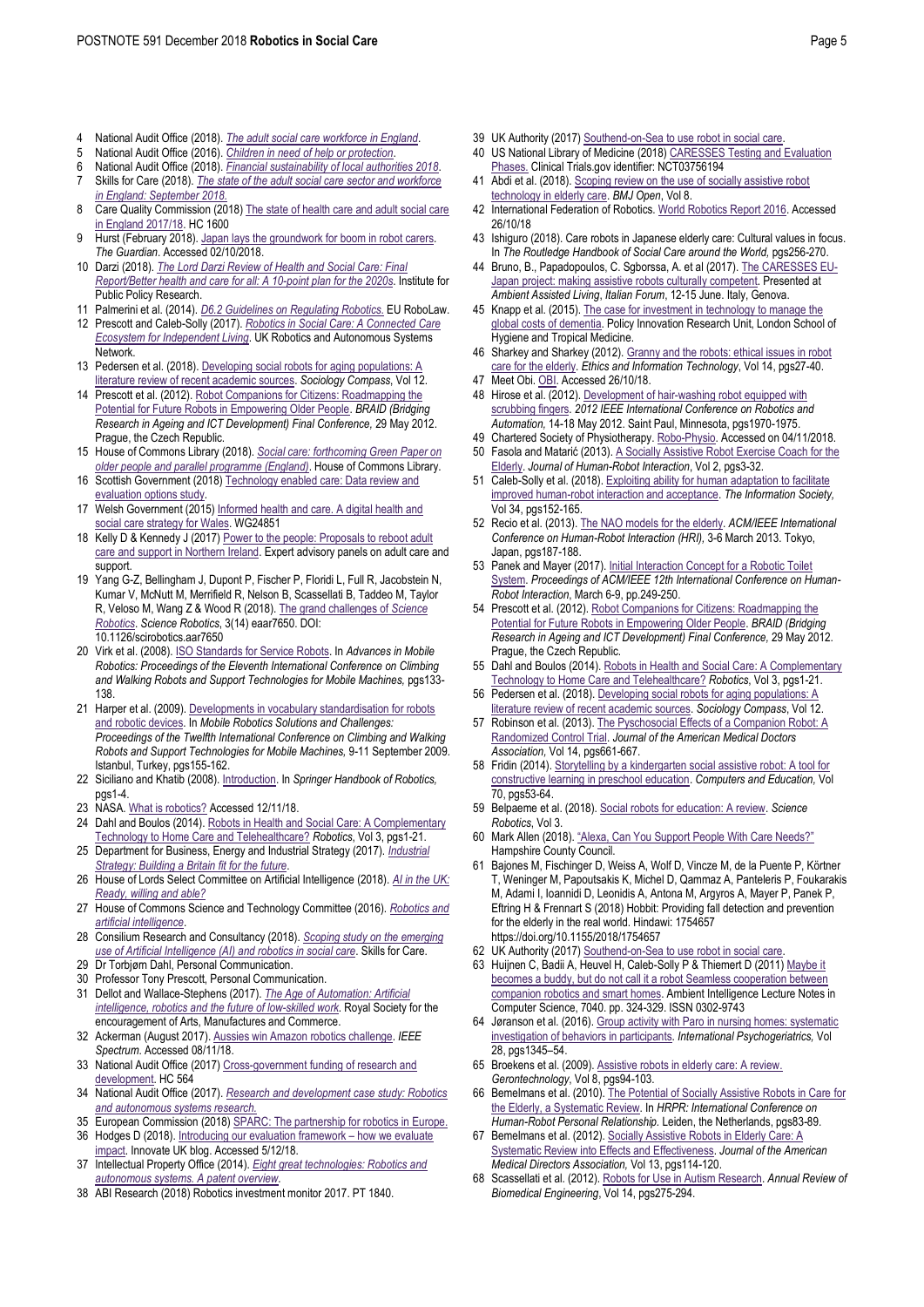- 69 Scassellati et al. (2018)[. Improving social skills in children with ASD using a](http://robotics.sciencemag.org/content/3/21/eaat7544)  [long-term, in-home social robot.](http://robotics.sciencemag.org/content/3/21/eaat7544) *Science Robotics*, Vol 3.
- 70 PhysioFunction[. Robot Assisted Physiotherapy using the Rex & Rewalk.](https://www.physiofunction.co.uk/neurological-services/robot-assisted-physiotherapy)  Accessed 04/11/2018.
- 71 Carefull. [Do androids dream of social care?](https://www.adass.org.uk/do-androids-dream-of-social-care) Directors of Adult Social Services. Accessed 29/11/18.
- 72 Isle of Wight Council (2018). *[Social Care Digital Innovation Programme:](https://www.local.gov.uk/sites/default/files/documents/IoW%20final%20deliverable%20FINAL%20for%20publication.pdf)  [Discovery phase report for exploring the potential for Cobots to support carers.](https://www.local.gov.uk/sites/default/files/documents/IoW%20final%20deliverable%20FINAL%20for%20publication.pdf)*
- 73 Alpha One[. Cyberdyne Wants to Offer Robot Suit HAL in the U.S.](https://alphaonenow.org/story.php?news_id=5239) Accessed 30/11/18.
- 74 RIKEN[. The strong robot with the gentle touch.](http://www.riken.jp/en/pr/press/2015/20150223_2/) Accessed 31/10/18.
- 75 iRobot[. Your partner for a cleaner home.](https://www.irobot.co.uk/) Accessed 31/10/18.
- 76 Hilpern (2017)[. 9 best robotic lawnmowers.](https://www.independent.co.uk/extras/indybest/house-garden/gardening/best-robot-lawn-mowers-review-uk-value-budget-rated-a7672036.html) *The Independent.* Accessed 28/11/18.
- 77 UK Authority (2017[\) Southend-on-Sea to use robot in social care.](https://www.ukauthority.com/articles/southend-on-sea-to-use-robot-in-social-care/)
- 78 Paro Robots[. PARO Therapeutic Robot.](http://www.parorobots.com/) Accessed 08/11/18.
- 79 Robinson H, Broadbent E & Macdonald B (2015)[. Group sessions with Paro in](https://doi.org/10.1111/ajag.12199)  [a nursing home: Structure, observations and interviews.](https://doi.org/10.1111/ajag.12199) *Australasian Journal on Ageing,* Vol 35(2):, 106-112. https://doi.org/10.1111/ajag.12199
- 80 Bruno et al. (2017). Paving the Way for Culturally Competent Robots: a [Position Paper.](https://ieeexplore.ieee.org/document/8172357) In *2017 26th IEEE International Symposium on Robot and Human Interactive Communication (RO-MAN 2017),* pgs553-560*.*
- 81 Sharkey and Sharkey (2012). Granny and the robots: ethical issues in robot [care for the elderly.](https://link.springer.com/article/10.1007/s10676-010-9234-6) *Ethics and Information Technology*, Vol 14, pgs27-40.
- 82 Dahl T & Kamel Boulos M (2013) Robots in health and social care: A [complementary technology to home care and telehealthcare?](https://www.mdpi.com/2218-6581/3/1/1) Robotics, 3(1): 21; doi:10.3390/robotics3010001
- 83 Tanaka et al. (2012). Effect of a human-type communication robot on cognitive [function in elderly women living alone.](https://www.ncbi.nlm.nih.gov/pmc/articles/PMC3560641/) *Medical Science Monitor,* Vol 18.
- 84 Encarnação et al. (2014). Using virtual robot-mediated play activities to assess [cognitive skills.](https://www.tandfonline.com/doi/full/10.3109/17483107.2013.782577) *Disability and rehabilitation: Assistive technology*, Vol 9, pgs231-241.
- 85 Van den Heuvel et al. (2017). Robot ZORA in rehabilitation and special education for children with severe physical disabilities: a pilot study *International journal of Rehabilitation Research,* Vol 40, pgs353-359.
- 86 Tapus et al. (2009). The use of socially assistive robots in the design of [intelligent cognitive therapies for people with dementia.](https://ieeexplore.ieee.org/document/5209501/) *2009 IEEE International Conference on Rehabilitation Robotics*, 23-26 June 2009. Kyoto, Japan, pgs924-929.
- 87 Schneider et al. (2014)[. How Socially Assistive Robots Supporting on](http://doc.gold.ac.uk/aisb50/AISB50-S19/AISB50-S19-Schneider-paper.pdf)  [Cognitive Tasks Perform.](http://doc.gold.ac.uk/aisb50/AISB50-S19/AISB50-S19-Schneider-paper.pdf) In *Proceedings of the 50th Anniversary Convention of the AISB*.
- 88 Abdi et al. (2018). Scoping review on the use of socially assistive robot [technology in elderly care.](https://bmjopen.bmj.com/content/8/2/e018815) *BMJ Open*, Vol 8.
- 89 Encarnação et al. (2014). Using virtual robot-mediated play activities to assess [cognitive skills.](https://www.tandfonline.com/doi/full/10.3109/17483107.2013.782577) *Disability and rehabilitation: Assistive technology*, Vol 9, pgs231-241.
- 90 Creavin et al. (2016)[. Mini-Mental State Examination \(MMSE\) for the detection](https://www.cochrane.org/CD011145/DEMENTIA_mini-mental-state-examination-mmse-detection-dementia-people-aged-over-65)  [of dementia in clinically unevaluated people aged](https://www.cochrane.org/CD011145/DEMENTIA_mini-mental-state-examination-mmse-detection-dementia-people-aged-over-65) 65 and over in community [and primary care populations.](https://www.cochrane.org/CD011145/DEMENTIA_mini-mental-state-examination-mmse-detection-dementia-people-aged-over-65) *Cochrane Database of Systematic Reviews.*
- 91 Kim et al. (201[3\). Structural brain changes after robot assisted](https://www.alzheimersanddementia.com/article/S1552-5260(13)01628-2/abstract) cognitive [training in the elderly: A single-blind randomized controlled trial.](https://www.alzheimersanddementia.com/article/S1552-5260(13)01628-2/abstract) *Alzheimer's & Dementia*, Vol 9, pgs476-477.
- 92 Wada et al. (2014)[. Robot Therapy for Elders Affected by Dementia.](https://ieeexplore.ieee.org/stamp/stamp.jsp?arnumber=4558139) *IEEE Engineering in Medicine and Biology Magazine,* Vol 27, pgs53-60.
- 93 Tiwari et al. (2010). Some non-technology implications for wider application of [robots to assist older people.](https://cdn.ymaws.com/www.hinz.org.nz/resource/collection/0F09C2E4-7A05-49FB-8324-709F1AB2AA2F/Tiwari_P2.pdf) *Health and Informatics Review Online,* Vol 14, pgs2-11.
- 94 Darzi (2018). *[The Lord Darzi Review of Health and Social Care: Final](https://www.ippr.org/files/2018-06/better-health-and-care-for-all-june2018.pdf)  [Report/Better health and care for all: A 10-point plan for the 2020s](https://www.ippr.org/files/2018-06/better-health-and-care-for-all-june2018.pdf)*. Institute for Public Policy Research.
- 95 Graybill et al. (2014). Can aging in place be cost effective? A systematic [review.](https://journals.plos.org/plosone/article?id=10.1371/journal.pone.0102705) *PLoS ONE,* Vol 9.
- 96 Darzi (2018). *[The Lord Darzi Review of Health and Social Care: Final](https://www.ippr.org/files/2018-06/better-health-and-care-for-all-june2018.pdf)  [Report/Better health and care for all: A 10-point plan for the 2020s](https://www.ippr.org/files/2018-06/better-health-and-care-for-all-june2018.pdf)*. Institute for Public Policy Research.
- 97 Bottery et al. (2018). *[A fork in the road: Next steps for social care funding](https://www.health.org.uk/publication/fork-road-next-steps-social-care-funding-reform)  [reform](https://www.health.org.uk/publication/fork-road-next-steps-social-care-funding-reform)*. The Health Foundation and The King's Fund.
- 98 Dahl and Boulos (2014). Robots in Health and Social Care: A Complementary [Technology to Home Care and Telehealthcare?](https://www.mdpi.com/2218-6581/3/1/1) *Robotics*, Vol 3, pgs1-21.
- 99 Cavallo et al. (2018). Introduction to special section "Bridging from user needs [to deployed applications of social robots"](https://www.tandfonline.com/doi/full/10.1080/01972243.2018.1444241). *The Information Society*, Vol 34: 127-129.
- 100Palmerini et al. (2014). *[D6.2 Guidelines on Regulating Robotics](http://www.robolaw.eu/)*. EU Robolaw.
- 101Diane Buddery, Skills for Care, Personal Communication.
- 102Madeleine Starr, Carers UK, Personal Communication.
- 103Dr Matthew Lariviere, Personal Communication.
- 104Dellot and Wallace-Stephens (2017). *[The Age of Automation: Artificial](https://www.thersa.org/globalassets/pdfs/reports/rsa_the-age-of-automation-report.pdf)  [intelligence, robotics and the future of low-skilled](https://www.thersa.org/globalassets/pdfs/reports/rsa_the-age-of-automation-report.pdf) work*. Royal Society for the encouragement of Arts, Manufactures and Commerce.
- 105Isle of Wight Council (2018). *[Social Care Digital Innovation Programme:](https://www.local.gov.uk/sites/default/files/documents/IoW%20final%20deliverable%20FINAL%20for%20publication.pdf)  [Discovery phase report for exploring the potential for Cobots to support carers.](https://www.local.gov.uk/sites/default/files/documents/IoW%20final%20deliverable%20FINAL%20for%20publication.pdf)*
- 106Prescott and Caleb-Solly (2017). *[Robotics in Social Care: A Connected Care](https://www.housinglin.org.uk/Topics/type/Robotics-in-Social-Care-A-Connected-Care-EcoSystem-for-Independent-Living/)  [Ecosystem for Independent Livin](https://www.housinglin.org.uk/Topics/type/Robotics-in-Social-Care-A-Connected-Care-EcoSystem-for-Independent-Living/)*g. UK Robotics and Autonomous Systems Network.
- 107Kachouie et al. (2014). Socially [Assistive Robots in Elderly Care: A Mixed-](https://www.tandfonline.com/doi/full/10.1080/10447318.2013.873278)[Method Systematic Literature Review.](https://www.tandfonline.com/doi/full/10.1080/10447318.2013.873278) *International Journal of Human-Computer Interaction*, Vol 30, pgs369-393.
- 108Santoni de Sio and van Wynsberghe (2016)[. When Should We Use Care](https://link.springer.com/article/10.1007/s11948-015-9715-4)  [Robots? The Nature-of-Activities Approach.](https://link.springer.com/article/10.1007/s11948-015-9715-4) *Science and Engineering Ethics,*  Vol 22, pgs1745-1760.
- 109Sparrow and Sparrow (2006). In the hands [of machines? The future of aged](https://link.springer.com/article/10.1007/s11023-006-9030-6)  [care.](https://link.springer.com/article/10.1007/s11023-006-9030-6) *Minds and Machines,* Vol 16, pgs141-161.
- 110Cavallo et al. (2018). [Introduction to special section 'Bridging from user needs](https://www.tandfonline.com/doi/full/10.1080/01972243.2018.1444241)  to deployed [applications of social robots](https://www.tandfonline.com/doi/full/10.1080/01972243.2018.1444241)'. *The Information Society*, Vol 34, pgs127-129.
- 111 Sparrow and Sparrow (2006). In the hands of machines? The future of aged [care.](https://link.springer.com/article/10.1007/s11023-006-9030-6) *Minds and Machines,* Vol 16, pgs141-161.
- 112Sparrow (2016)[. Robots in aged care: a dystopian future?](https://link.springer.com/article/10.1007/s00146-015-0625-4) *AI & Society*, Vol 31, pgs445-454.
- 113Sparrow (2016)[. Robots in aged care: a dystopian future?](https://link.springer.com/article/10.1007/s00146-015-0625-4) *AI & Society*, Vol 31, pgs445-454.
- 114Dahl and Boulos (2014)[. Robots in Health and Social Care: A Complementary](https://www.mdpi.com/2218-6581/3/1/1)  [Technology to Home Care and Telehealthcare?](https://www.mdpi.com/2218-6581/3/1/1) *Robotics*, Vol 3, pgs1-21
- 115Recio et al. (2013)[. The NAO models for the elderly.](https://ieeexplore.ieee.org/document/6483564) *ACM/IEEE International Conference on Human-Robot Interaction (HRI),* 3-6 March 2013*.* Tokyo, Japan, pgs187-188.
- 116House of Commons Science and Technology Committee (2016). *[Robotics and](https://publications.parliament.uk/pa/cm201617/cmselect/cmsctech/145/145.pdf)  [artificial intelligence](https://publications.parliament.uk/pa/cm201617/cmselect/cmsctech/145/145.pdf)*.
- 117Sharkey and Sharkey (2011)[. Children, the Elderly, and Interactive Robots.](https://ieeexplore.ieee.org/document/5751987) *IEEE Robotics & Automation Magazine,* Vol 18, pgs32-38.
- 118World Commission on the Ethics of Scientific Knowledge and Technology (2017). *[Report of COMEST on Robotics Ethics](http://unesdoc.unesco.org/images/0025/002539/253952E.pdf)*. UNESCO.
- 119Veruggio and Operto (2008)[. Roboethics: Social and Ethical Implications of](https://link.springer.com/referenceworkentry/10.1007%2F978-3-540-30301-5_65)  [Robotics.](https://link.springer.com/referenceworkentry/10.1007%2F978-3-540-30301-5_65) In *Springer Handbook of Robotics,* pgs1499-1524.
- 120 Sharkey and Sharkey (2012). Granny and the robots: ethical issues in robot [care for the elderly.](https://link.springer.com/article/10.1007/s10676-010-9234-6) *Ethics and Information Technology*, Vol 14, pgs27-40.
- 121Prescott and Caleb-Solly (2017). *[Robotics in Social Care: A Connected Care](https://www.housinglin.org.uk/Topics/type/Robotics-in-Social-Care-A-Connected-Care-EcoSystem-for-Independent-Living/)  [Ecosystem for Independent Living](https://www.housinglin.org.uk/Topics/type/Robotics-in-Social-Care-A-Connected-Care-EcoSystem-for-Independent-Living/)*. UK Robotics and Autonomous Systems Network.
- 122 Prescott et al. (2012). Robot Companions for Citizens: Roadmapping the [Potential for Future Robots in Empowering Older People.](https://www.napier.ac.uk/~/media/worktribe/output-195361/0266robotsandageingroadmappdf.pdf) *BRAID (Bridging Research in Ageing and ICT Development) Final Conference,* 29 May 2012. Prague, the Czech Republic.
- 123 Sharkey (2014). Robots and human dignity: A consideration of the effects of [robot care on the dignity of older people.](https://link.springer.com/article/10.1007/s10676-014-9338-5) *Ethics and Information Technology*, Vol 16, pgs63-75.
- 124Draper and Sorrell (2017)[. Ethical values and social care robots for older](https://link.springer.com/article/10.1007/s10676-016-9413-1)  [people: an international qualitative study.](https://link.springer.com/article/10.1007/s10676-016-9413-1) *Ethics and Information Technology*, Vol 19, pgs49-68.
- 125Wu et al. (2014)[. Acceptance of an assistive robot in older adults: a mixed](https://www.ncbi.nlm.nih.gov/pmc/articles/PMC4020879/)[method study of human-robot interaction over a 1-month period in the Living](https://www.ncbi.nlm.nih.gov/pmc/articles/PMC4020879/)  [Lab setting](https://www.ncbi.nlm.nih.gov/pmc/articles/PMC4020879/)*. Clinical Interventions in Aging*, Vol 9, pgs801-811.
- 126Department of Health (2005[\) Independence, well-being and choice. Our vision](https://assets.publishing.service.gov.uk/government/uploads/system/uploads/attachment_data/file/272101/6499.pdf)  [for the future of social care for adults in England](https://assets.publishing.service.gov.uk/government/uploads/system/uploads/attachment_data/file/272101/6499.pdf)
- 127 Leenes et al. (2017). Regulatory challenges of robotics: some guidelines for [addressing legal and ethical issues.](https://www.tandfonline.com/doi/full/10.1080/17579961.2017.1304921) *Law, Innovation and Technology,* Vol 9, pgs1-44.
- 128Sorrell and Draper (2014)[. Robot carers, ethics, and older people](https://link.springer.com/article/10.1007/s10676-014-9344-7)*. Ethics and Information Technology,* Vol 16, pgs183-195.
- 129 Denning et al. (2009). A Spotlight on Security and Privacy Risks with Future [Household Robots: Attacks and Lessons.](https://dl.acm.org/citation.cfm?id=1620564) In *Proceedings of the 11th international conference on Ubiquitous computing,* 30 September-3 October 2009*.* Orlando, Florida, USA, pgs105-114.
- 130Information Commissioner's Office (2018). *[Guide to the General Data](https://ico.org.uk/for-organisations/guide-to-the-general-data-protection-regulation-gdpr/)  [Protection Regulation \(GDPR\)](https://ico.org.uk/for-organisations/guide-to-the-general-data-protection-regulation-gdpr/)*.
- 131EU GDPR[. GDPR Key Changes.](https://eugdpr.org/the-regulation/) Accessed 07/11/18.

<sup>132</sup>Palmerini et al. (2014). *[D6.2 Guidelines on Regulating Robotics](http://www.robolaw.eu/)*. EU RoboLaw.